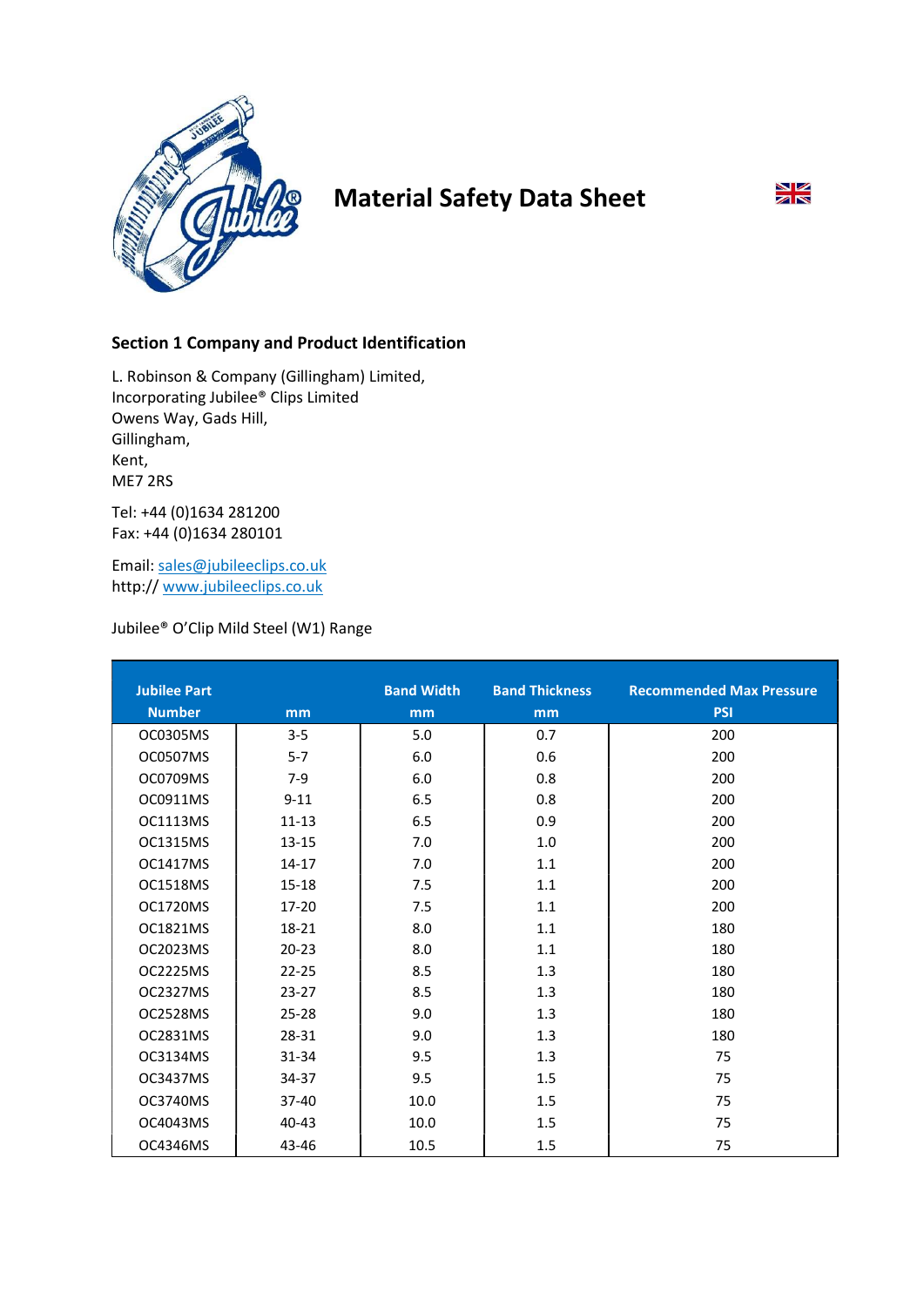# Section 2 Composition/Information on Ingredients

Composition/Information on constituents zinc coated iron alloy

| Carbon     | < 0.12%    |
|------------|------------|
| Silicon    | $< 0.3\%$  |
| Manganese  | $< 1.66\%$ |
| Phosphorus | $< 0.02\%$ |
| Sulphur    | < 0.004%   |
| Chromium   | < 0.5%     |
| Aluminium  | > 0.02%    |

Zinc coat, Coating weight < 500g/m2

| Coating composition: |                 |
|----------------------|-----------------|
| Zinc                 | > 99.6% by wt   |
| Aluminium            | $< 0.4\%$ by wt |
| Trace elements*      | < 0.003% by wt  |
|                      |                 |

\*Sum of Pb and Cd

CRVI free plating

# Section 3 First Aid Measures

| Inhalation: | There are no specific symptoms associated with steel in the product forms. |
|-------------|----------------------------------------------------------------------------|
| Skin:       | There are no specific symptoms associated with steel in the product forms. |
| Eyes:       | Not applicable.                                                            |
| Ingestion:  | Not applicable.                                                            |

#### Section 4 Fire Fighting Measures

Non flammable

## Section 5 Handling and Storage

Store in a dry area

#### Section 6 Physical and Chemical Properties

| Colour:           | Metallic grey/silver |
|-------------------|----------------------|
| Smell:            | None                 |
| Form/state:       | Solid                |
| Melting point:    | 1425 °C - 1540 °C    |
| Max service temp: | 426 °C               |
| Min service temp: | -45 $^{\circ}$ C     |
| Magnetism:        | 1500-2000 μ          |
| Resistance:       | $17.2 \mu\Omega$     |
| Density:          | 7.83 $g/cm^{3}$      |
|                   |                      |

## Section 7 Stability and Reactivity

| Stability:   | Stable in normal condition                                                    |
|--------------|-------------------------------------------------------------------------------|
| Reacts with: | Reacts with strong acids, and hydrogen is then one of the substances emitted. |
|              | Welding/flame cutting may produce Zinc Oxide fumes.                           |
|              | Corrosion Resistance: NSS (Neutral Salt Spray tests) 144 hours                |